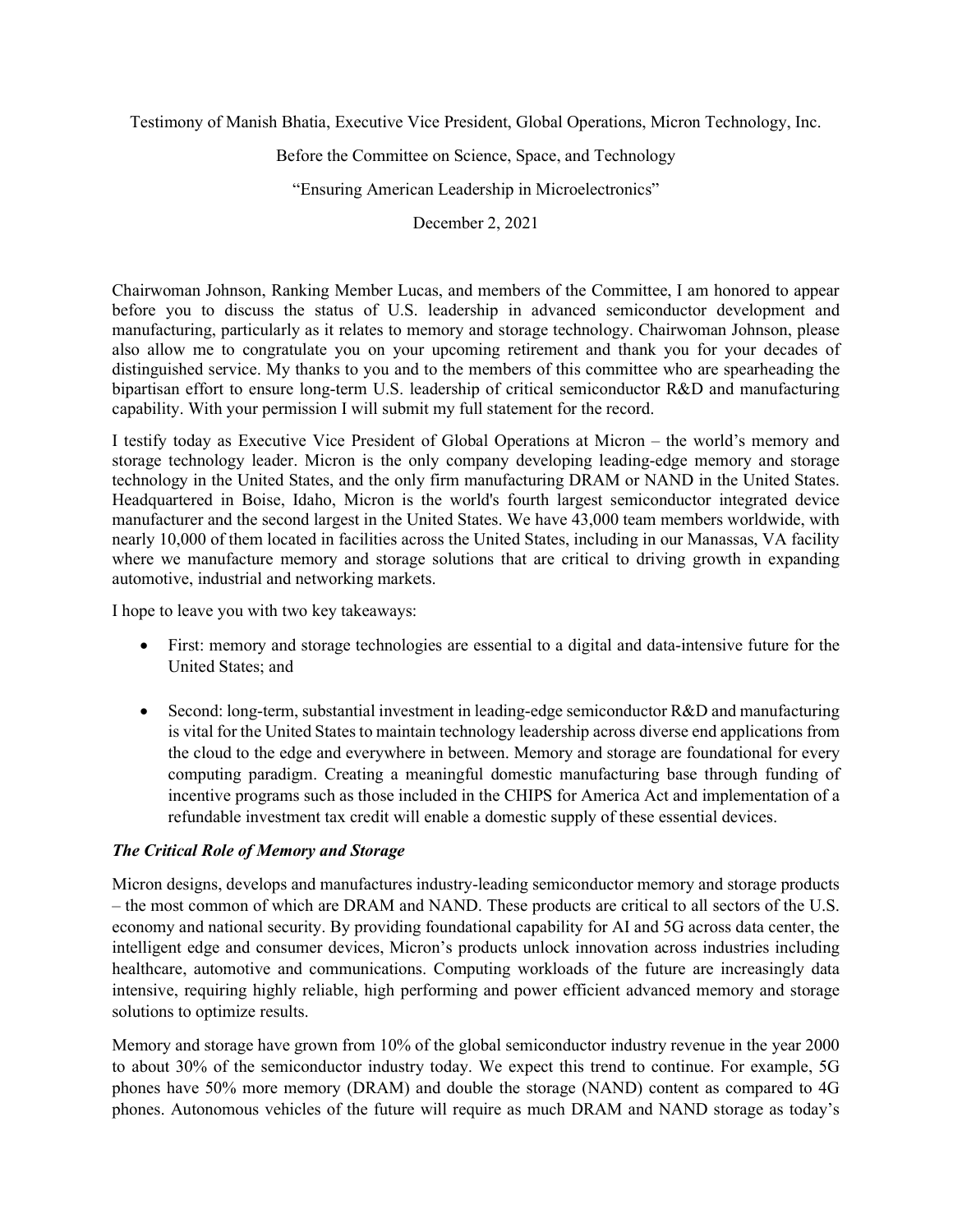servers, as cars become data centers on wheels. Conversely, domestic manufacturing has experienced a steady decline. For example, in 1990, the U.S. had 37% of global chip manufacturing capacity and now only accounts for 12% (and only 2% of global memory production).

We believe Congress should focus on three key areas when considering the conditions under which longterm U.S. leadership of these critical semiconductor technologies can flourish: research and development, manufacturing, and workforce development.

# Investment in Research and Development

Micron has developed and is producing the world's most advanced DRAM technology – 1 alpha nanometer – as well as the most advanced NAND technology – 176 layer. Our technology leadership is based on an unwavering commitment to innovation in both R&D, with our aggressive technology roadmap, and manufacturing, where we deliver these industry-leading technologies at scale.

Micron invests substantially in research and development. In our fiscal year 2021, R&D spending was nearly \$3 billion and we plan to increase that by about 15% in 2022. We have consistently expanded our Technology Innovation Center of Excellence in Boise, Idaho over the past decade. We're also proud to partner with the Departments of Energy and Defense, as well as the National Science Foundation, on leading-edge research initiatives that will further drive technology leadership and fuel technologies of the future.

The results of this commitment to innovation are clear; Micron is responsible for nearly 50,000 patents and counting, deploys new technology innovations and associated products at least every two years, and currently produces the world's most advanced memory and storage solutions.

The U.S. government maintains and Micron supports a range of successful R&D programs designed to advance U.S. technology leadership. As it considers new investments in R&D, as with the National Semiconductor Technology Center, the United States should complement these existing programs by focusing needed resources on bridging the gap between the lab and production for new technologies.

Several challenges prevent foundational research undertaken at universities, labs, and start-ups from transitioning to commercialization. This gap widens as semiconductor technologies advance. The U.S. Government can promote successful commercialization by facilitating prototyping capabilities for new and innovative technologies. Micron recommends that the U.S. government fund research focused on advanced memory and storage technology including:

- To enable AI and next generation cloud and communication capabilities, investment in nearmemory and in-memory compute advancements to achieve an order-of-magnitude improvement in performance for future high-performance systems.
- $\bullet$  To provide 10-fold energy efficiency gains, investment in heterogeneous integration of memory and storage with data generation (sensor) and data processing (compute) through establishment of advanced prototyping infrastructure.
- To enable new storage technologies and emerging memory fabrics with 10 to 100-fold density, performance, and energy efficiency, investment in materials, architecture, simulation and advanced design methodology.

New, focused investment in semiconductor-related research will accelerate industry's own efforts and play a key role in industry's ability to maintain U.S. technological leadership.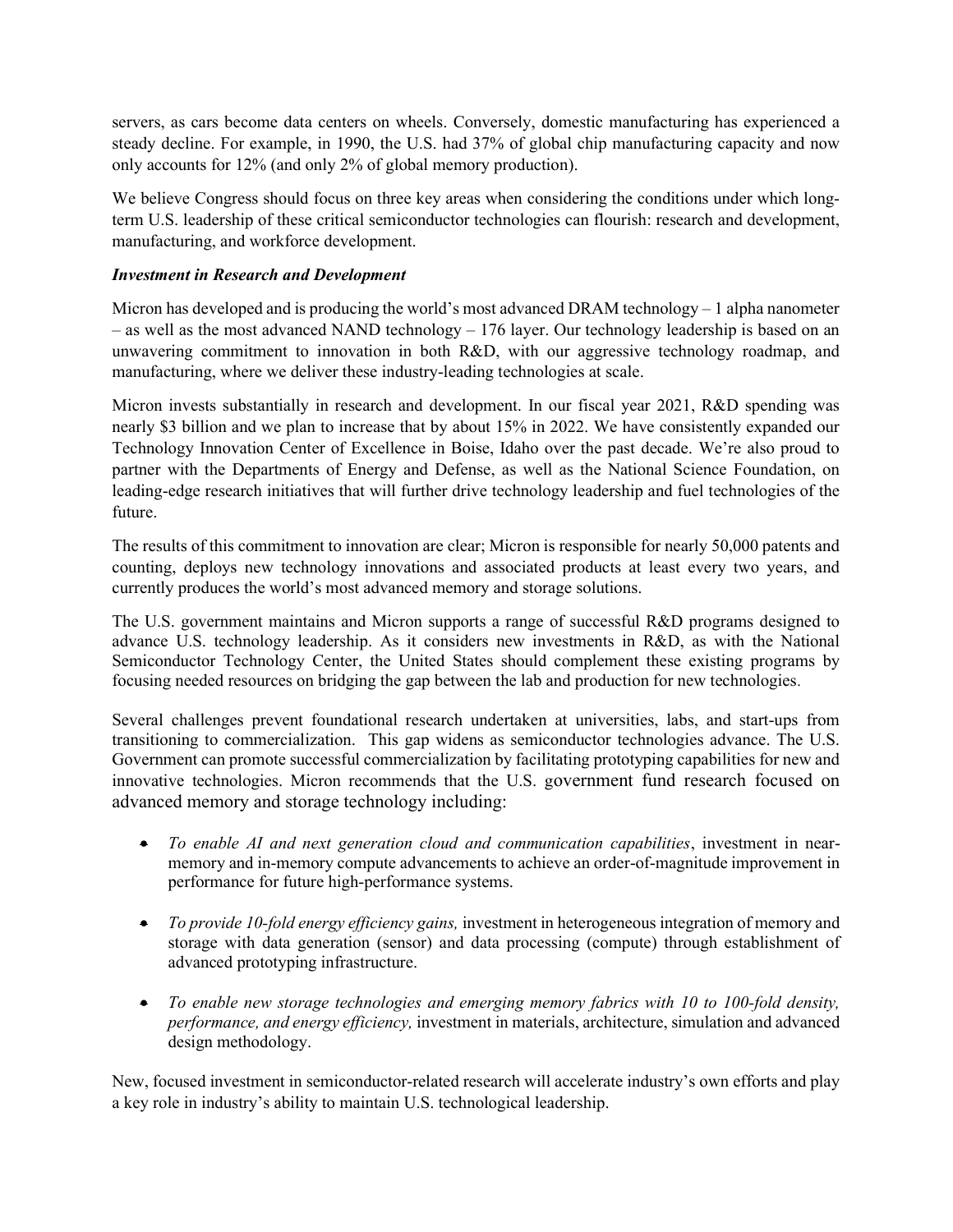## Investment in Domestic Manufacturing

To continue to lead the world in innovation, the United States must also strengthen its domestic manufacturing capacity. A stronger domestic industrial base will both ensure a secure supply chain and accelerate domestic R&D. In doing so, it will also create highly skilled jobs and stronger communities.

Micron is proud to operate the only memory and storage manufacturing facility in the United States at our Manassas, Virginia facility. We are committed to investing in the future of memory and storage manufacturing, having pledged to invest more than \$150 billion globally over the next decade in leadingedge memory manufacturing and R&D, including potential U.S. fab expansion.

Congress can take two immediate steps to set the conditions for long-term U.S. leadership in semiconductor manufacturing: fully fund The CHIPS for America Act and provide a refundable investment tax credit to give companies the confidence to invest in the U.S. semiconductor ecosystem and technology leadership for the long-term.

The United States should focus support toward leading-edge manufacturing capabilities to maximize the commercial success of the investments which will in turn fund future R&D innovation.

Investments must also take into account that memory and storage manufacturing must be made on a massive scale to be competitive, that operating costs in the United States are higher than in Asia, and that many foreign governments provide incentives to attract and sustain advanced manufacturing.

To be commercially viable over the long term, memory and storage fabs must produce at very high volumes. Multiple clean room facilities are required to achieve this scale, each costing more than \$15B fully equipped.

Further, it costs 35% to 45% more to build and operate a fab at scale in the United States than in lowercost markets. Additionally, there is significant investment in leading edge R&D that must be amortized at scale to recover the investment. The technology developed in R&D requires continuous improvement after it is transferred to manufacturing to improve process margin for yield, cost, manufacturability, and quality. These are all critical factors to scalability. In order to overcome these scale and operating cost challenges, CHIPS funding and a refundable investment tax credit are imperative to enable domestic memory manufacturing to expand.

Finally, U.S. government investment is required to keep pace with other governments' investments in their own industries, which reduce our competitors' operating costs. For example, South Korea has said it will invest more than \$450 billion in the semiconductor industry by 2030. Reports suggest China is on track to invest more than \$150 billion from 2014 through 2030.

## Investment in a Qualified Workforce

The United States must also invest now to ensure it has the workforce it needs for the future. From a workforce perspective, the industry is already in crisis. The technical positions required by our industry range from process engineers, product engineers, chemists, fabrication engineers, test engineers, quality engineers, technical marketing and field engineers to fab technicians and operators. The majority of these highly-skilled technical positions require an advanced degree or backgrounds in electrical engineering, chemical engineering, mechanical engineering, materials science, physics, electronics, data science, cloud computing, automation, digital security and artificial intelligence and machine learning. Candidates with these backgrounds are already highly employable and the shortage in these relevant skills has a tangible impact on our workforce.